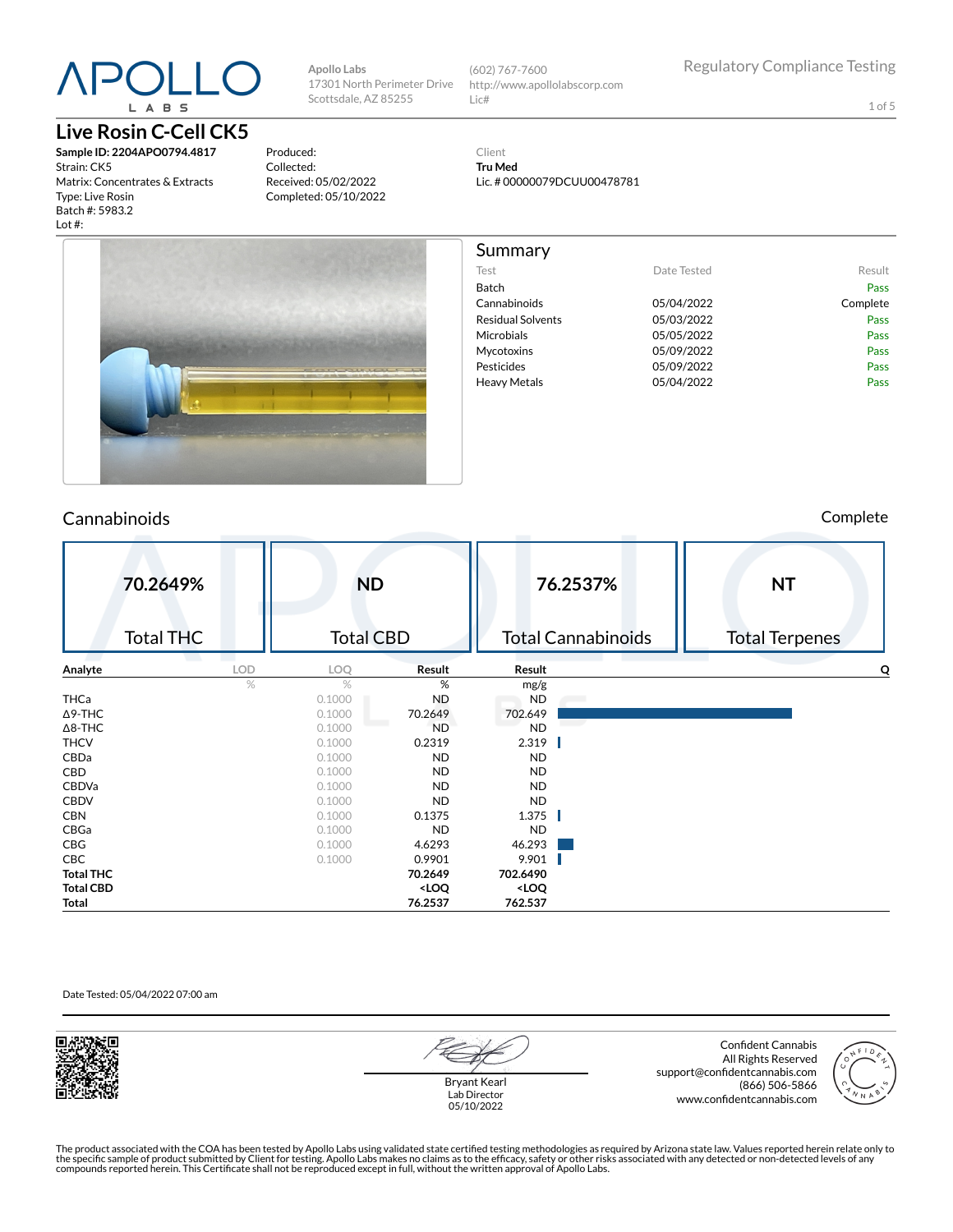## $P()$ L A B S

### **Live Rosin C-Cell CK5**

**Sample ID: 2204APO0794.4817** Strain: CK5 Matrix: Concentrates & Extracts Type: Live Rosin Batch #: 5983.2 Lot #:

Produced: Collected: Received: 05/02/2022 Completed: 05/10/2022

**Apollo Labs**

17301 North Perimeter Drive Scottsdale, AZ 85255

#### Client **Tru Med** Lic. # 00000079DCUU00478781

http://www.apollolabscorp.com

(602) 767-7600

Lic#

### Pesticides **Passage of the Contract of Contract Contract of Contract Contract Contract Contract Contract Contract Contract Contract Contract Contract Contract Contract Contract Contract Contract Contract Contract Contract**

| Analyte             | LOO        | Limit      | Units      | <b>Status</b> | Q              | Analyte            | LOO        | Limit      | <b>Units</b> | <b>Status</b> | Q              |
|---------------------|------------|------------|------------|---------------|----------------|--------------------|------------|------------|--------------|---------------|----------------|
|                     | <b>PPM</b> | <b>PPM</b> | <b>PPM</b> |               |                |                    | <b>PPM</b> | <b>PPM</b> | <b>PPM</b>   |               |                |
| Abamectin           | 0.2500     | 0.5000     | <b>ND</b>  | Pass          | M <sub>2</sub> | Hexythiazox        | 0.5000     | 1.0000     | <b>ND</b>    | Pass          | M <sub>2</sub> |
| Acephate            | 0.2000     | 0.4000     | <b>ND</b>  | Pass          |                | Imazalil           | 0.1000     | 0.2000     | <b>ND</b>    | Pass          |                |
| Acequinocyl         | 1.0000     | 2.0000     | <b>ND</b>  | Pass          | V <sub>1</sub> | Imidacloprid       | 0.2000     | 0.4000     | <b>ND</b>    | Pass          |                |
| Acetamiprid         | 0.1000     | 0.2000     | <b>ND</b>  | Pass          |                | Kresoxim Methyl    | 0.2000     | 0.4000     | <b>ND</b>    | Pass          |                |
| Aldicarb            | 0.2000     | 0.4000     | <b>ND</b>  | Pass          |                | Malathion          | 0.1000     | 0.2000     | <b>ND</b>    | Pass          |                |
| Azoxystrobin        | 0.1000     | 0.2000     | <b>ND</b>  | Pass          |                | Metalaxvl          | 0.1000     | 0.2000     | <b>ND</b>    | Pass          |                |
| <b>Bifenazate</b>   | 0.1000     | 0.2000     | <b>ND</b>  | Pass          |                | Methiocarb         | 0.1000     | 0.2000     | <b>ND</b>    | Pass          |                |
| <b>Bifenthrin</b>   | 0.1000     | 0.2000     | <b>ND</b>  | Pass          | V1M2           | Methomyl           | 0.2000     | 0.4000     | <b>ND</b>    | Pass          |                |
| <b>Boscalid</b>     | 0.2000     | 0.4000     | <b>ND</b>  | Pass          |                | Myclobutanil       | 0.1000     | 0.2000     | <b>ND</b>    | Pass          |                |
| Carbaryl            | 0.1000     | 0.2000     | <b>ND</b>  | Pass          |                | Naled              | 0.2500     | 0.5000     | <b>ND</b>    | Pass          |                |
| Carbofuran          | 0.1000     | 0.2000     | <b>ND</b>  | Pass          |                | Oxamvl             | 0.5000     | 1.0000     | <b>ND</b>    | Pass          |                |
| Chlorantraniliprole | 0.1000     | 0.2000     | <b>ND</b>  | Pass          |                | Paclobutrazol      | 0.2000     | 0.4000     | <b>ND</b>    | Pass          |                |
| Chlorfenapvr        | 0.5000     | 1.0000     | <b>ND</b>  | Pass          | M <sub>2</sub> | Permethrins        | 0.1000     | 0.2000     | <b>ND</b>    | Pass          |                |
| Chlorpyrifos        | 0.1000     | 0.2000     | <b>ND</b>  | Pass          | M <sub>2</sub> | Phosmet            | 0.1000     | 0.2000     | <b>ND</b>    | Pass          |                |
| Clofentezine        | 0.1000     | 0.2000     | <b>ND</b>  | Pass          |                | Piperonyl Butoxide | 1.0000     | 2.0000     | <b>ND</b>    | Pass          |                |
| Cyfluthrin          | 0.5000     | 1.0000     | <b>ND</b>  | Pass          |                | Prallethrin        | 0.1000     | 0.2000     | <b>ND</b>    | Pass          | M1             |
| Cypermethrin        | 0.5000     | 1.0000     | <b>ND</b>  | Pass          | V <sub>1</sub> | Propiconazole      | 0.2000     | 0.4000     | <b>ND</b>    | Pass          |                |
| Daminozide          | 0.5000     | 1.0000     | <b>ND</b>  | Pass          |                | Propoxur           | 0.1000     | 0.2000     | <b>ND</b>    | Pass          |                |
| Diazinon            | 0.1000     | 0.2000     | <b>ND</b>  | Pass          |                | Pyrethrins         | 0.5000     | 1.0000     | <b>ND</b>    | Pass          | M1             |
| <b>Dichlorvos</b>   | 0.0500     | 0.1000     | <b>ND</b>  | Pass          |                | Pyridaben          | 0.1000     | 0.2000     | <b>ND</b>    | Pass          | M1             |
| Dimethoate          | 0.1000     | 0.2000     | <b>ND</b>  | Pass          |                | Spinosad           | 0.1000     | 0.2000     | <b>ND</b>    | Pass          |                |
| Ethoprophos         | 0.1000     | 0.2000     | <b>ND</b>  | Pass          |                | Spiromesifen       | 0.1000     | 0.2000     | <b>ND</b>    | Pass          |                |
| Etofenprox          | 0.2000     | 0.4000     | <b>ND</b>  | Pass          |                | Spirotetramat      | 0.1000     | 0.2000     | <b>ND</b>    | Pass          | M1             |
| Etoxazole           | 0.1000     | 0.2000     | <b>ND</b>  | Pass          |                | Spiroxamine        | 0.2000     | 0.4000     | <b>ND</b>    | Pass          |                |
| Fenoxycarb          | 0.1000     | 0.2000     | <b>ND</b>  | Pass          |                | Tebuconazole       | 0.2000     | 0.4000     | <b>ND</b>    | Pass          | M1             |
| Fenpyroximate       | 0.2000     | 0.4000     | <b>ND</b>  | Pass          |                | Thiacloprid        | 0.1000     | 0.2000     | <b>ND</b>    | Pass          |                |
| Fipronil            | 0.2000     | 0.4000     | <b>ND</b>  | Pass          | M1             | Thiamethoxam       | 0.1000     | 0.2000     | <b>ND</b>    | Pass          |                |
| Flonicamid          | 0.5000     | 1.0000     | <b>ND</b>  | Pass          |                | Trifloxystrobin    | 0.1000     | 0.2000     | <b>ND</b>    | Pass          | M <sub>2</sub> |
| Fludioxonil         | 0.2000     | 0.4000     | <b>ND</b>  | Pass          |                |                    |            |            |              |               |                |

#### **Herbicides**

| Analyte       | $\sim$<br>- 100 | Limit           | <b>Units</b> | <b>Status</b> |    |
|---------------|-----------------|-----------------|--------------|---------------|----|
|               | <b>DDN</b>      | DPN.            | <b>PPM</b>   |               |    |
| Pendimethalin | 0.0500          | 1000<br>u. luuu | <b>ND</b>    | Pass          | M2 |

Date Tested: 05/09/2022 07:00 am



Bryant Kearl Lab Director 05/10/2022

Confident Cannabis All Rights Reserved support@confidentcannabis.com (866) 506-5866 www.confidentcannabis.com



The product associated with the COA has been tested by Apollo Labs using validated state certified testing methodologies as required by Arizona state law. Values reported herein relate only to<br>the specific sample of produc

2 of 5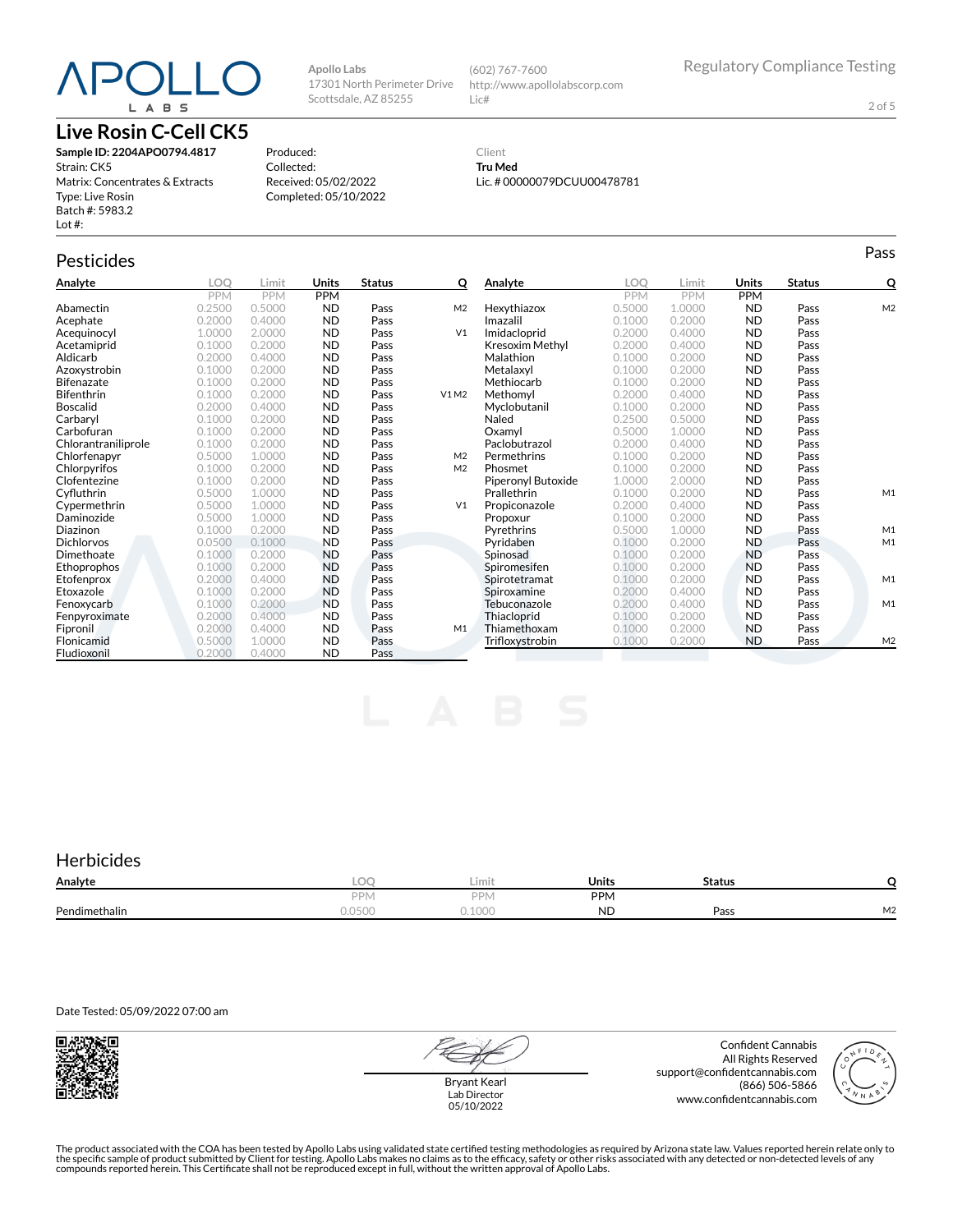# L A B S

#### **Live Rosin C-Cell CK5**

**Sample ID: 2204APO0794.4817** Strain: CK5 Matrix: Concentrates & Extracts Type: Live Rosin Batch #: 5983.2 Lot #:

#### **Apollo Labs** 17301 North Perimeter Drive Scottsdale, AZ 85255

Produced: Collected:

Received: 05/02/2022 Completed: 05/10/2022

(602) 767-7600 http://www.apollolabscorp.com Lic#

3 of 5

#### Client **Tru Med** Lic. # 00000079DCUU00478781

| <b>Microbials</b>     |                             |       |              |               | Pass |
|-----------------------|-----------------------------|-------|--------------|---------------|------|
| Analyte               | Limit                       |       | Result       | <b>Status</b> |      |
| Salmonella SPP        | Detected/Not Detected in 1g |       | <b>ND</b>    | Pass          |      |
| Aspergillus flavus    | Detected/Not Detected in 1g |       | <b>ND</b>    | Pass          |      |
| Aspergillus fumigatus | Detected/Not Detected in 1g |       | <b>ND</b>    | Pass          |      |
| Aspergillus niger     | Detected/Not Detected in 1g |       | <b>ND</b>    | Pass          |      |
| Aspergillus terreus   | Detected/Not Detected in 1g |       | <b>ND</b>    | Pass          |      |
| Analyte               | <b>LOO</b>                  | Limit | Result       | <b>Status</b> |      |
|                       | CFU/g                       | CFU/g | CFU/g        |               |      |
| E. Coli               | 10.0                        | 100.0 | $< 10$ CFU/g | Pass          |      |

Date Tested: 05/05/2022 12:00 am

#### Mycotoxins **Pass**

| Analyte                 | LOD   |       | Limit | <b>Units</b> | <b>Status</b> |    |
|-------------------------|-------|-------|-------|--------------|---------------|----|
|                         | µg/kg | µg/kg | µg/kg | µg/kg        |               |    |
| B1                      |       | 10    | 20    | ND           | Pass          |    |
| <b>B2</b>               |       | 10    | 20    | ND           | Pass          |    |
| G1                      |       | 10    | 20    | ND           | Pass          |    |
| G <sub>2</sub>          |       | 10    | 20    | ND           | Pass          |    |
| <b>Total Aflatoxins</b> |       | 10    | 20    | ND.          | Pass          |    |
| Ochratoxin A            |       |       | 20    | ND           | Pass          | M1 |

Date Tested: 05/09/2022 07:00 am

#### Heavy Metals **Pass**

| Analyte | LOD       | LOC       | Limit     | <b>Units</b> | <b>Status</b> |  |
|---------|-----------|-----------|-----------|--------------|---------------|--|
|         | $\mu$ g/g | $\mu$ g/g | $\mu$ g/g | $\mu$ g/g    |               |  |
| Arsenic | 0.066     | 0.133     | 0.4       | <b>ND</b>    | Pass          |  |
| Cadmium | 0.066     | 0.133     | 0.4       | <b>ND</b>    | Pass          |  |
| Lead    | 0.166     | 0.333     |           | <b>ND</b>    | Pass          |  |
| Mercury | 0.2       | 0.4       | 12        | ND           | Pass          |  |

Date Tested: 05/04/2022 07:00 am





Bryant Kearl Lab Director 05/10/2022

Confident Cannabis All Rights Reserved support@confidentcannabis.com (866) 506-5866 www.confidentcannabis.com



The product associated with the COA has been tested by Apollo Labs using validated state certified testing methodologies as required by Arizona state law. Values reported herein relate only to<br>the specific sample of produc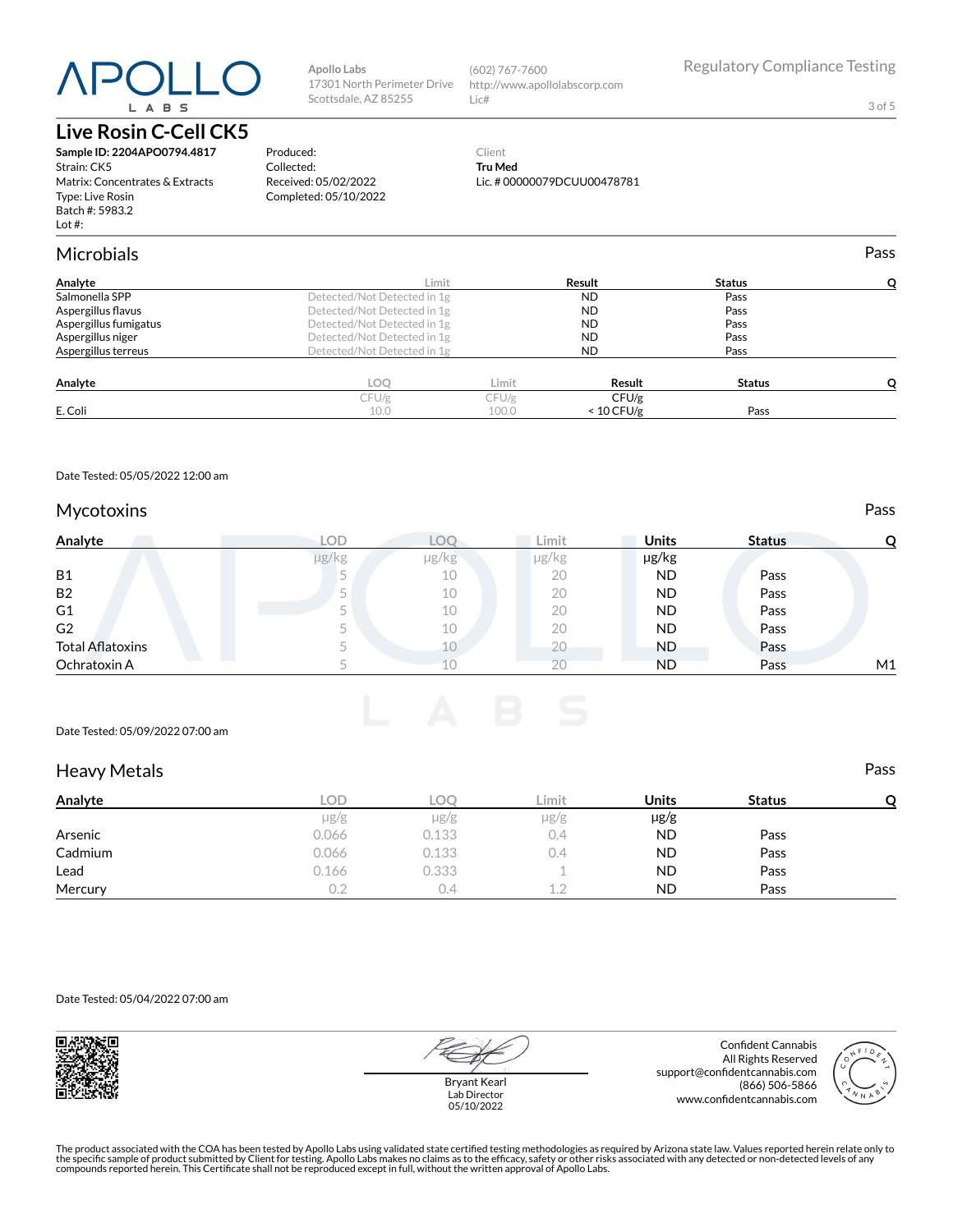# L A B S

#### **Live Rosin C-Cell CK5**

**Sample ID: 2204APO0794.4817** Strain: CK5 Matrix: Concentrates & Extracts Type: Live Rosin Batch #: 5983.2 Lot #:

Produced: Collected: Received: 05/02/2022 Completed: 05/10/2022

**Apollo Labs**

Client **Tru Med** Lic. # 00000079DCUU00478781

(602) 767-7600

Lic#

17301 North Perimeter Drive Scottsdale, AZ 85255

Residual Solvents

| Analyte                 | <b>LOO</b> | Limit      | Mass       | <b>Status</b> | Q    |
|-------------------------|------------|------------|------------|---------------|------|
|                         | <b>PPM</b> | <b>PPM</b> | <b>PPM</b> |               | Pass |
| Acetone                 | 381.0000   | 1000.0000  | <b>ND</b>  | Pass          |      |
| Acetonitrile            | 154.0000   | 410.0000   | ND.        | Pass          |      |
| <b>Benzene</b>          | 1.0000     | 2.0000     | ND.        | Pass          |      |
| <b>Butanes</b>          | 1914.0000  | 5000.0000  | ND.        | Pass          |      |
| Chloroform              | 24.0000    | 60.0000    | ND.        | Pass          |      |
| Dichloromethane         | 231.0000   | 600.0000   | ND.        | Pass          |      |
| Ethanol                 | 1910.0000  | 5000.0000  | ND.        | Pass          |      |
| Ethyl-Acetate           | 1907.0000  | 5000.0000  | ND.        | Pass          |      |
| Ethyl-Ether             | 1901.0000  | 5000.0000  | ND.        | Pass          |      |
| n-Heptane               | 1892.0000  | 5000.0000  | ND.        | Pass          |      |
| Hexanes                 | 115,0000   | 290,0000   | ND.        | Pass          |      |
| Isopropanol             | 1915.0000  | 5000.0000  | ND.        | Pass          |      |
| Isopropyl-Acetate       | 1908.0000  | 5000.0000  | ND.        | Pass          |      |
| Methanol                | 1141.0000  | 3000.0000  | ND.        | Pass          |      |
| Pentane                 | 1923.0000  | 5000.0000  | ND.        | Pass          |      |
| Propane                 | 1907.0000  | 5000.0000  | ND.        | Pass          |      |
| <b>Toluene</b>          | 343,0000   | 890,0000   | ND.        | Pass          |      |
| Xylenes + Ethyl Benzene | 841.0000   | 2170.0000  | ND.        | Pass          |      |
|                         |            |            |            |               |      |

Date Tested: 05/03/2022 07:00 am



Bryant Kearl Lab Director 05/10/2022

Confident Cannabis All Rights Reserved support@confidentcannabis.com (866) 506-5866 www.confidentcannabis.com



Regulatory Compliance Testing http://www.apollolabscorp.com

4 of 5

The product associated with the COA has been tested by Apollo Labs using validated state certified testing methodologies as required by Arizona state law. Values reported herein relate only to<br>the specific sample of produc